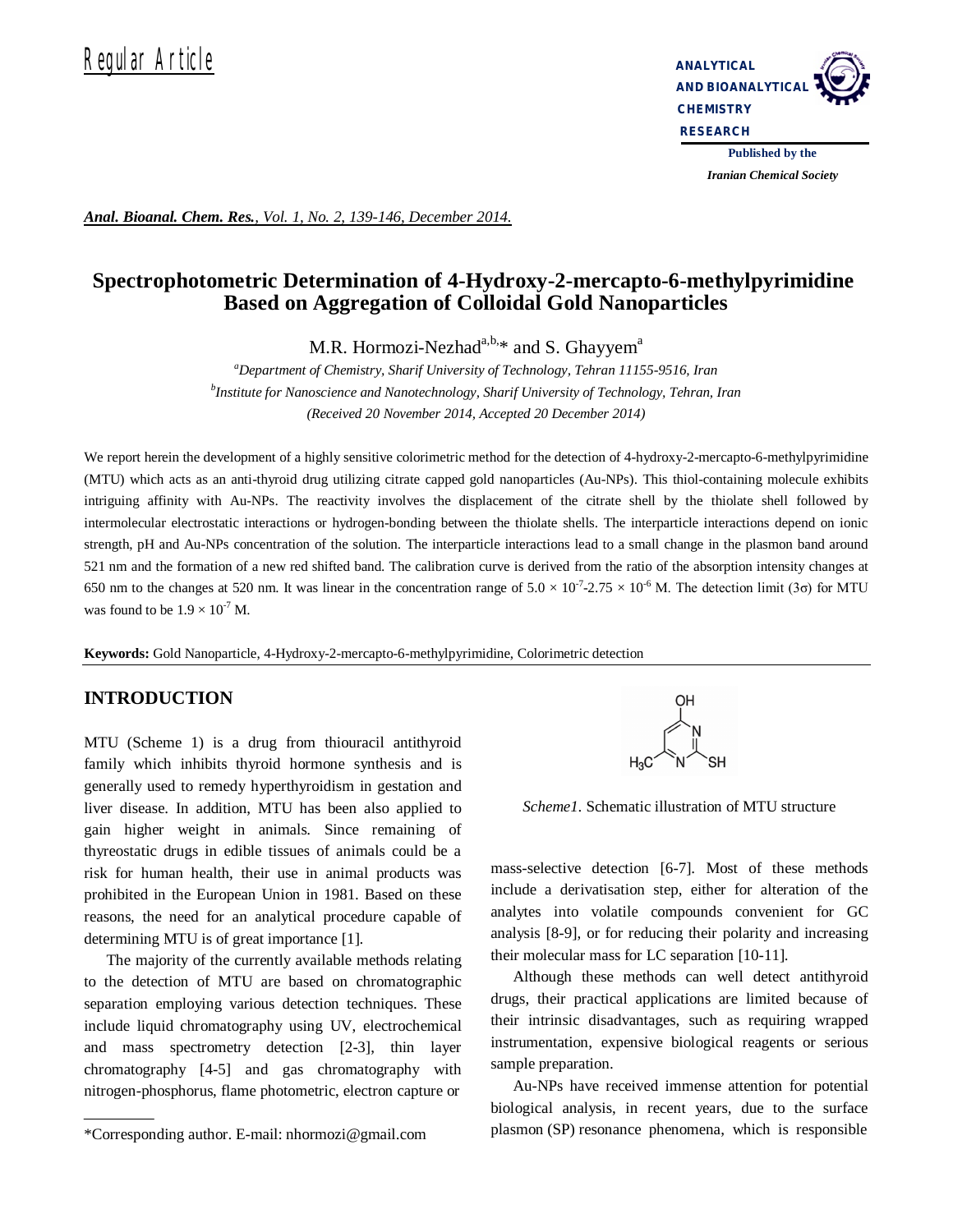for their extraordinary size and shape related optical properties [12-13]. Au-NPs have high extinction coefficients and the wavelength and intensity of their surface plasmon resonance are highly dependent on the dielectric constant of the medium. These properties have led to their applications in analysis of medicines through colorimetric assay [14,15].

Herein, we have developed a simple and highly sensitive colorimetric method for the detection of 4-hydroxy-2mercapto-6-methylpyrimidine based on the aggregation of citrate capped spherical Au-NPs, through employing the strong affinity characteristic of the thiol group towards the surface of the Au-NPs. The effects of impressive parameters, including concentration of Au-NPs, ionic strength and pH have been studied to find the optimal condition with highest sensitivity and selectivity.

## **EXPERIMENTAL**

#### **Reagents and Apparatus**

4-Hydroxy-2-mercapto-6-methylpyrimidine (MTU, 98%), and all other chemicals, such as hydrogen tetrachloroaurate (HAuCl<sub>4</sub>, 99%), and sodium citrate (99%), were purchased from Merck and were used without further purification. For the preparation of all samples, water purified with cartridges from Millipore (Milli-Q) to a resistivity of 18  $M\Omega$  was used. UV-Vis spectroscopy was performed on a Lambda 25 (Perkin-Elmer, USA) spectrophotometer with the use of a 1.0 cm glass cell. Measurements of pH were made with a Denver Instrument Model of 270 pH meter equipped with a Metrohm glass electrode. Size distributions of the particles were obtained using Zetasizer Viscotec 802 at ambient temperature. Transmission electron microscopy (TEM) images were recorded with a Philips MC 10 TH microscope at an acceleration voltage of 100 KV.

## **Preparation of Au-NPs**

Citrate-capped Au-NPs with an average diameter of about  $13.1 \pm 1.3$  nm were synthesized for the first time by Turkevich *et al*. [16-17] in which a 50 ml solution containing  $1 \text{ mM of } H\text{AuCl}_4$  was prepared and heated under reflux. At the boiling point, 5 ml of 38.8 mM trisodium citrate was added to this solution under strenuous stirring.

Reflux was continued for 30 min, during which the color changed to deep red, indicating the formation of Au-NPs. The solution was left to cool at room temperature and then was stored at 4 °C for further consumption. According to Beer's law and the extinction coefficient of Au-NPs (13 nm) at 520 nm, the particle concentration for the resulted solutions was estimated to be 15 nM [18].

# **Determination of 4-Hydroxy-2-mercapto-6-methylpyrimidine**

For the determination of MTU, the solutions containing 3 ml of as-prepared Au-NPs and 7 ml of Milli-Q water were prepared in volumetric flasks. Then, 50 μl of different concentrations of MTU were added to 2 ml of the above solution. To understand when the reaction is complete, the absorbance spectra were recorded by 3 min intervals and then the ratio of the absorption intensity changes versus time was studied and the measurements were performed at time that the reaction was almost complete.

## **RESULTS AND DISCUSIONS**

Molecules with thiol functional group have high affinity to the surface of Au-NPs that can be described by the hard– soft acid-base theory [19]. Displacement of the citrate group shell with thiol-containing pyrimidines, such as MTU, induces the aggregation process, due to the hydrogen binding between pyrimidines. As a result of the aggregation, the surface plasmon resonance absorption of Au-NPs is decreased around 521 nm, associated with the formation of a new band at longer wavelengths. This is due to the nearfield coupling in the resonant wavelength peak of the interacting particles [20].

Figure 1A shows TEM images of Au-NPs. The right image shows Au-NPs before aggregation and the left image shows Au-NPs after the addition of certain quantity of MTU. TEM images demonstrate the process of aggregation of Au-NPs in the presence of MTU. Figure 1B clearly shows the effect of aggregation on the optical properties of the Au-NPs. DLS images in Fig. 1C show size distribution of Au-NPs before and after the addition of certain quantity of MTU. These images show that after the addition of analyte to Au-NPs, the diameter of nanoparticles begins to increase, in a way that the average diameter changes from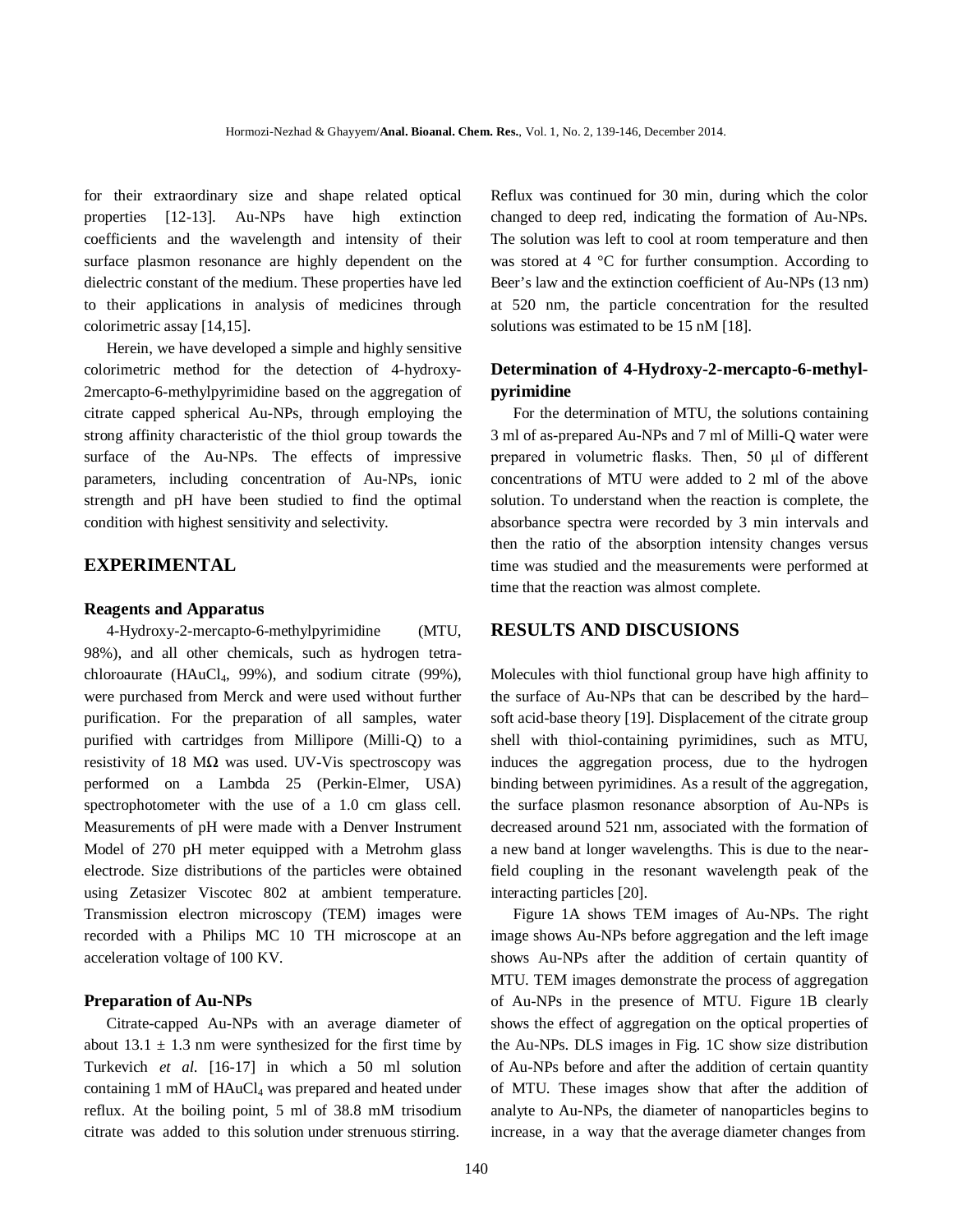Spectrophotometric Determination of 4-Hydroxy-2-mercapto-6-methylpyrimidine/**Anal. Bioanal. Chem. Res.**, Vol. 1, No. 2, 139-146, December 2014.



**Fig. 1.** (A) Typical TEM images; (B) corresponding UV-Vis absorption spectra; and (C) size distribution of the Au NPs before and after the addition of certain quantity of MTU.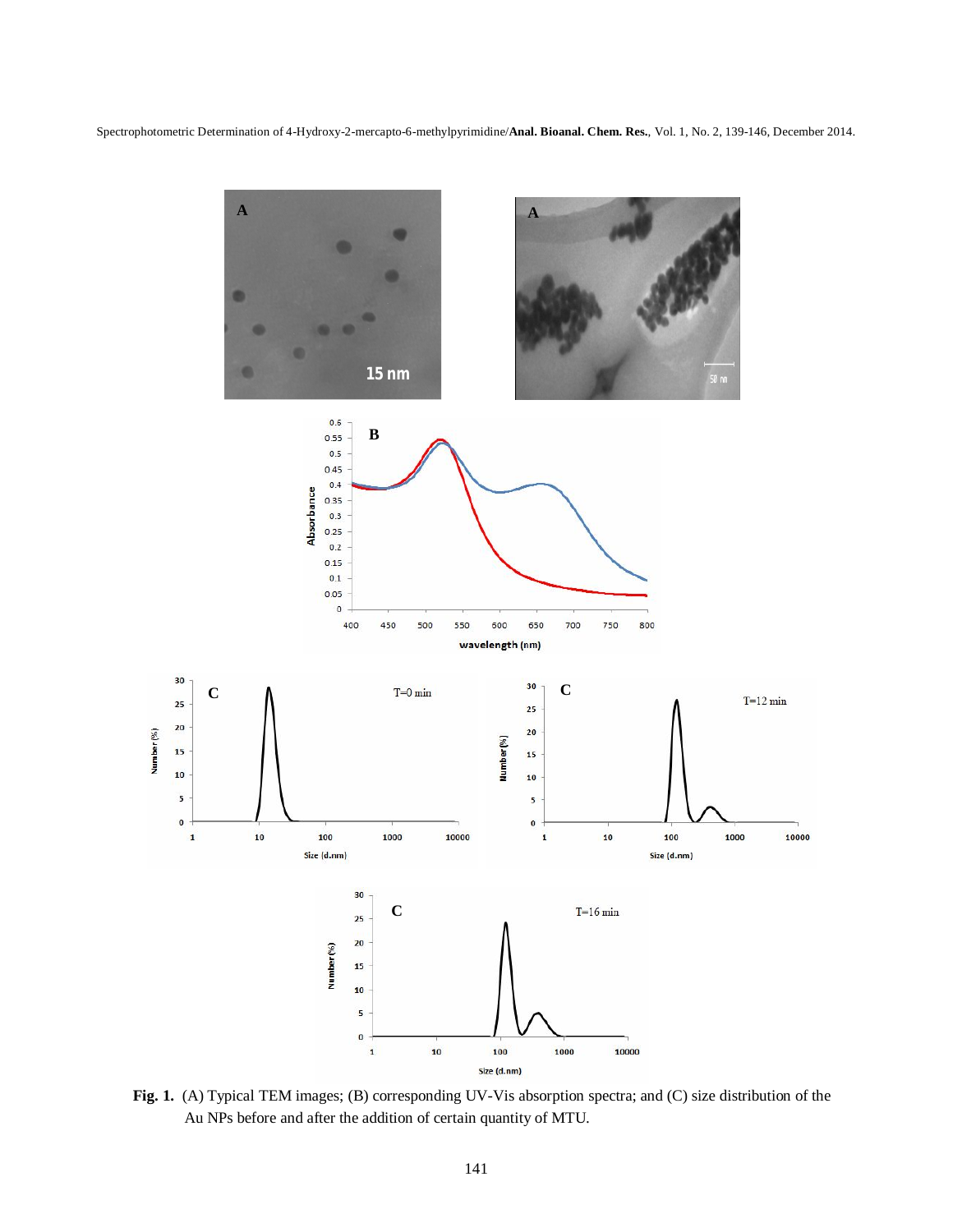13 nm to 122 nm and then remains constant. To find the optimum analytical conditions for detection of MTU, the effects of the critical parameters, including ionic strength, concentration of Au-NPs and pH were investigated.

Ionic strength has a crucial role in the aggregation process. In previous work carried out in our research group, we observed that in the absence of strong electrolytes (low ionic strength) Au-NPs did not undergo the aggregation, even at the high concentration of analytes. Also, it was found that by increasing the ionic strength above a certain limit, Au-NPs were aggregated even in the absence of analyte. Therefore, some controlled experiments were conducted to optimize the concentration of NaCl in which aggregation only occurs in the presence of our target analyte [21]. In contrast, our research revealed that in the absence of strong electrolytes, MTU had the ability to constrict electrical double-layer and consequently, Au-NPs undergo the aggregation, even at low concentrations of MTU.

## **Effect of pH**

Because of the presence of hydroxyl and pyrimidine, pH is another critical parameter that should be taken into consideration. As shown in Scheme 2, hydrogen-bonding between the thiolate shells is the main factor responsible for aggregation of Au-NPs in the presence of MTU. As shown in Fig. 2A, the analyte is present in two forms; form a in the acidic solution and form b in the alkaline solution. Actually, in acidic environment, the rate of aggregation increases due to the increase of hydrogen bonds between molecules of the analyte and in the alkaline solution, the rate of aggregation decreases due to the repulsion between the negative charges on the surface of Au-NPs. Based on the fact that the biological pH is 7 and since the aggregation of Au-NPs is appropriate at this pH, we chose this pH for the analyte (Fig. 2B).

As mentioned earlier, the Au-NPs have been coated with citrate ions. These ions have three carboxyl groups and one



*Scheme 2*. Schematic illustration of the aggregation mechanism for MTU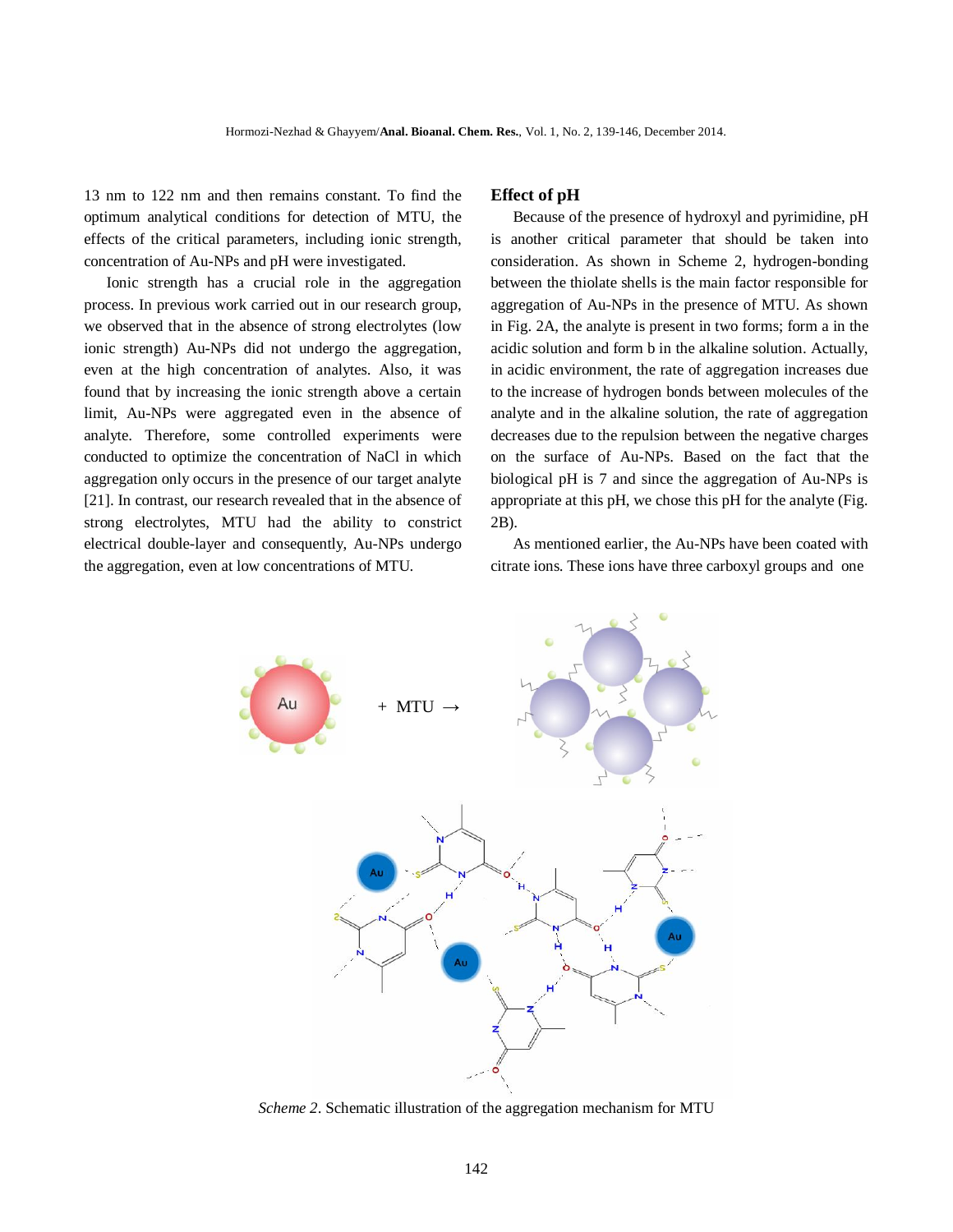Spectrophotometric Determination of 4-Hydroxy-2-mercapto-6-methylpyrimidine/**Anal. Bioanal. Chem. Res.**, Vol. 1, No. 2, 139-146, December 2014.



**Fig. 2.** (A) Schematic illustration of the structures of MTU in a) acidic and b) alkalic solution; (B) The effect of the pH of analyte solution on the self-aggregation of Au-NPs in the presence of analyte; and (C) effect of pH on the self-aggregation of Au-NPs in the absence of analytes.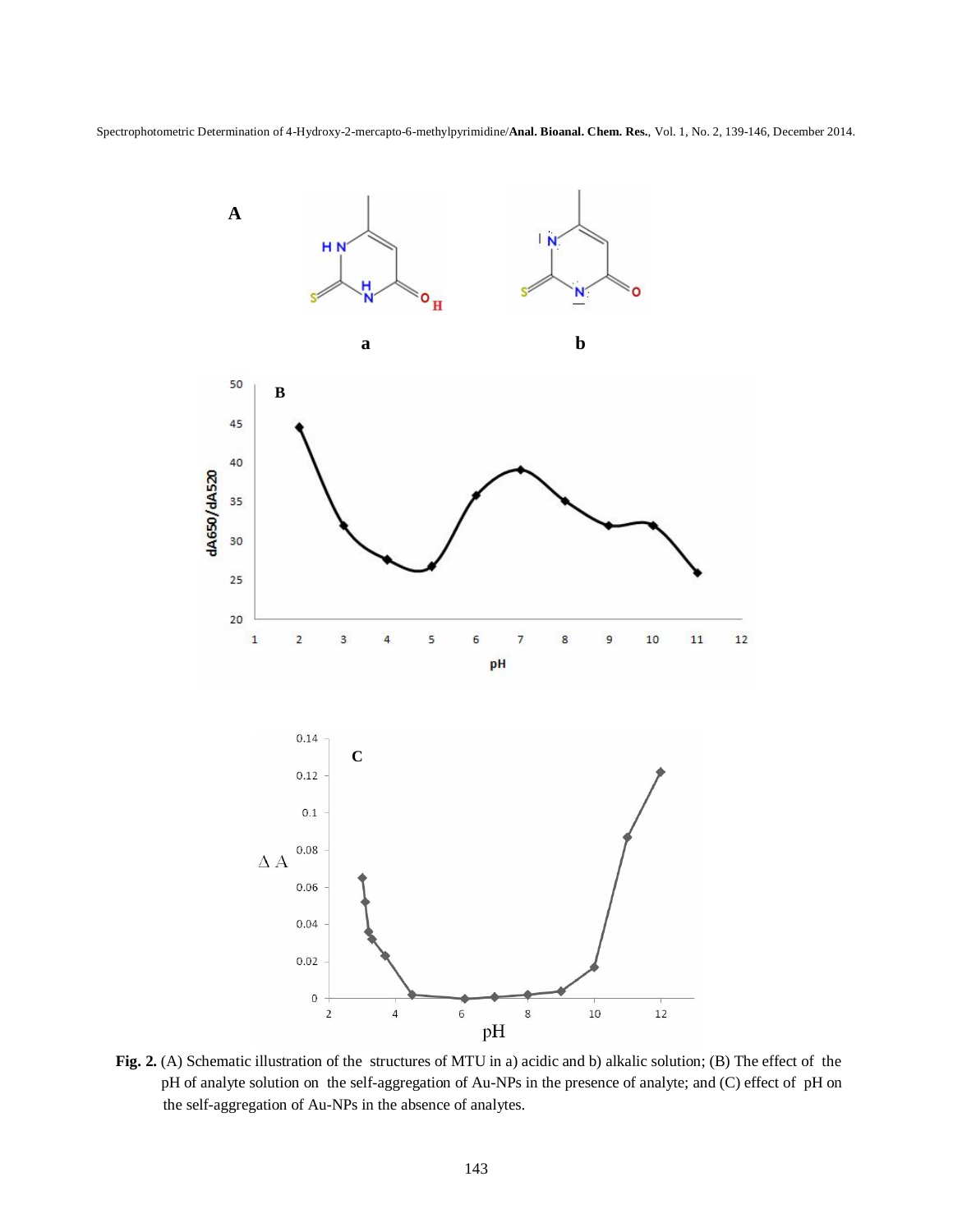group of hydroxyl. By changing the pH of Au-NPs solution, these functional groups can catch or lose a proton. In addition, the changes in the surface charge of Au-NPs, has a direct effect on the stability of Au-NPs. As shown in Fig. 2C, the synthesized Au-NPs are stable in the pH range from 4.5 to 10. Due to the fact that the initial pH of synthesized Au-NPs is found to be about 6, we chose this pH for Au-NPs.

## **Effect of Concentration of Au-NPs**

To reach the highest sensitivity and selectivity of the method, we surveyed the effect of the concentration of Au-NPs on the aggregation process in the presence of 2 μM MTU. As shown in Fig. 3, for MTU, at concentrations of less than 4 nM the rate of aggregation increases with a decrease in the concentration of Au-NPs. However, at concentrations of higher than 5 nM the rate of aggregation decreases with an increase in the concentration of Au-NPs. Meanwhile, higher concentrations of Au-NPs suffer from a limited linear range of detection. Therefore, based on the preliminary experiments, a concentration of 4.5 nM of the Au-NPs at the final solution was selected for further experiments, which benefits from both acceptable linear range and reasonable time to complete the detection process.

#### **Analytical Figures of Merit**

The linear range for determination of MTU was assessed

under the investigated optimum conditions. Figure 4 shows a linear relation between the ratio of dA650/dA520 and concentration of MTU in the range of 0.5-2.75 μM. The lower limit of detection for determination of MTU at a signal to noise ratio of 3 (3 $\sigma$ ) was 0.19 μM. The study of precision, which was made with five independent experiments, revealed relative standard deviation (%RSD) of 1.8% for the determination of 2 μM of MTU.

#### **Interference Study**

In order to evaluate the selectivity of the proposed method, an analysis of a standard solution of MTU (2 μM) was performed under the given optimum conditions and in the presence of starch, sillicst and different amino acids. As shown in Fig. 5, a wide range of the presented species does not interfere, even at concentrations 50 times higher than those of the analytes.

#### **Real Sample Analysis**

The proposed method was applied for determining MTU in serum containing tablets matrix (Matrix: mannitol; sorbitol; arsil; calcium hydrogen phosphate; corn starch). Certain amounts of MTU were spiked into the real sample, and its concentration was determined. The results given in Table 1 show the potential and feasibility of the developed method for determination of MTU in the real samples.



**Fig. 3.** Effect of Au-NPs concentration on aggregation rate in the presence of 2 μM of MTU.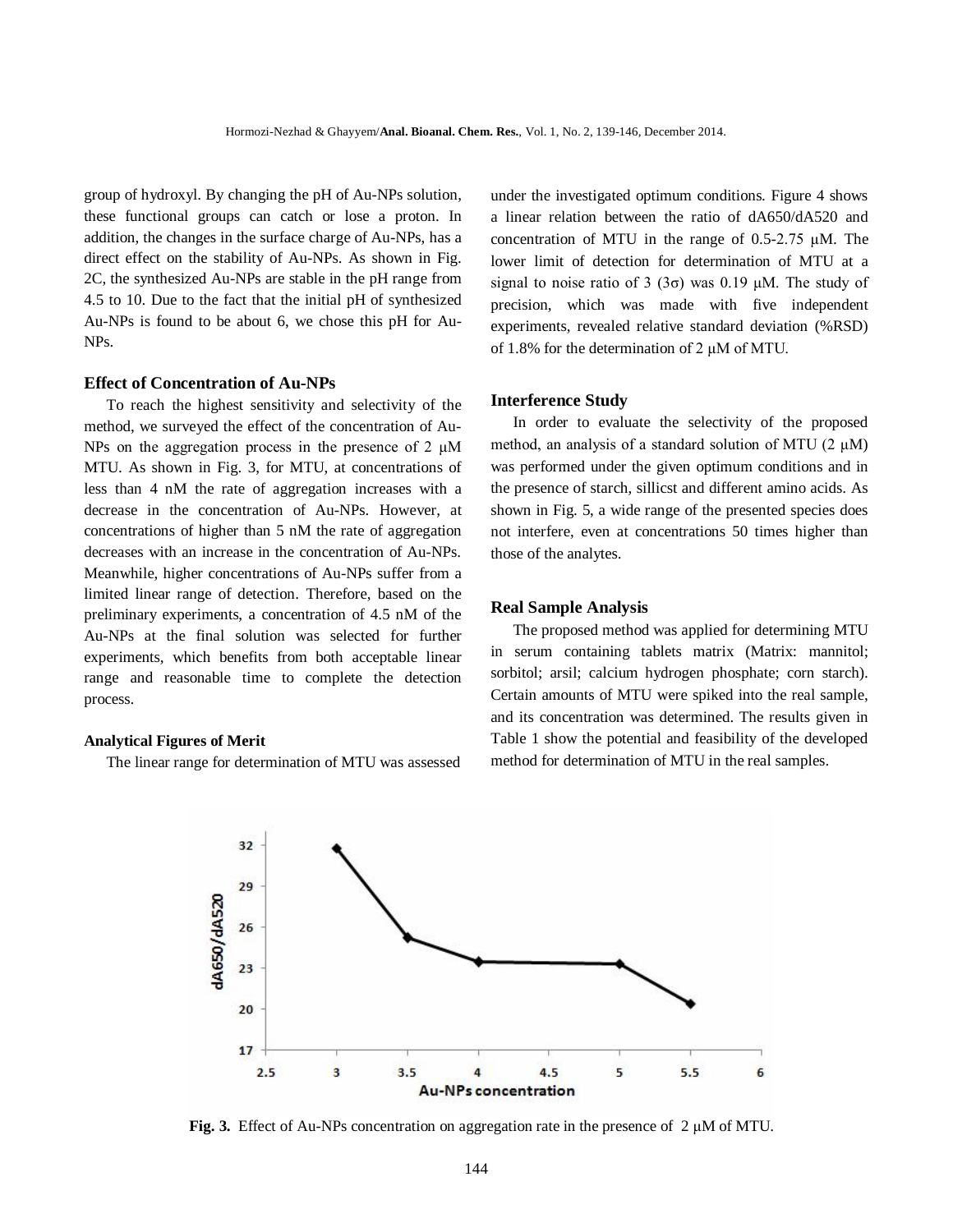

Spectrophotometric Determination of 4-Hydroxy-2-mercapto-6-methylpyrimidine/**Anal. Bioanal. Chem. Res.**, Vol. 1, No. 2, 139-146, December 2014.

**Fig. 4.** A typical absorption spectra and digital photos of Au-NPs upon adding certain quantity of MTU (the insets are corresponding calibration curve in the range of 0.5-2.75 μM).



D-penicillamine; alanine; cystein; starch and 2μM MTU.